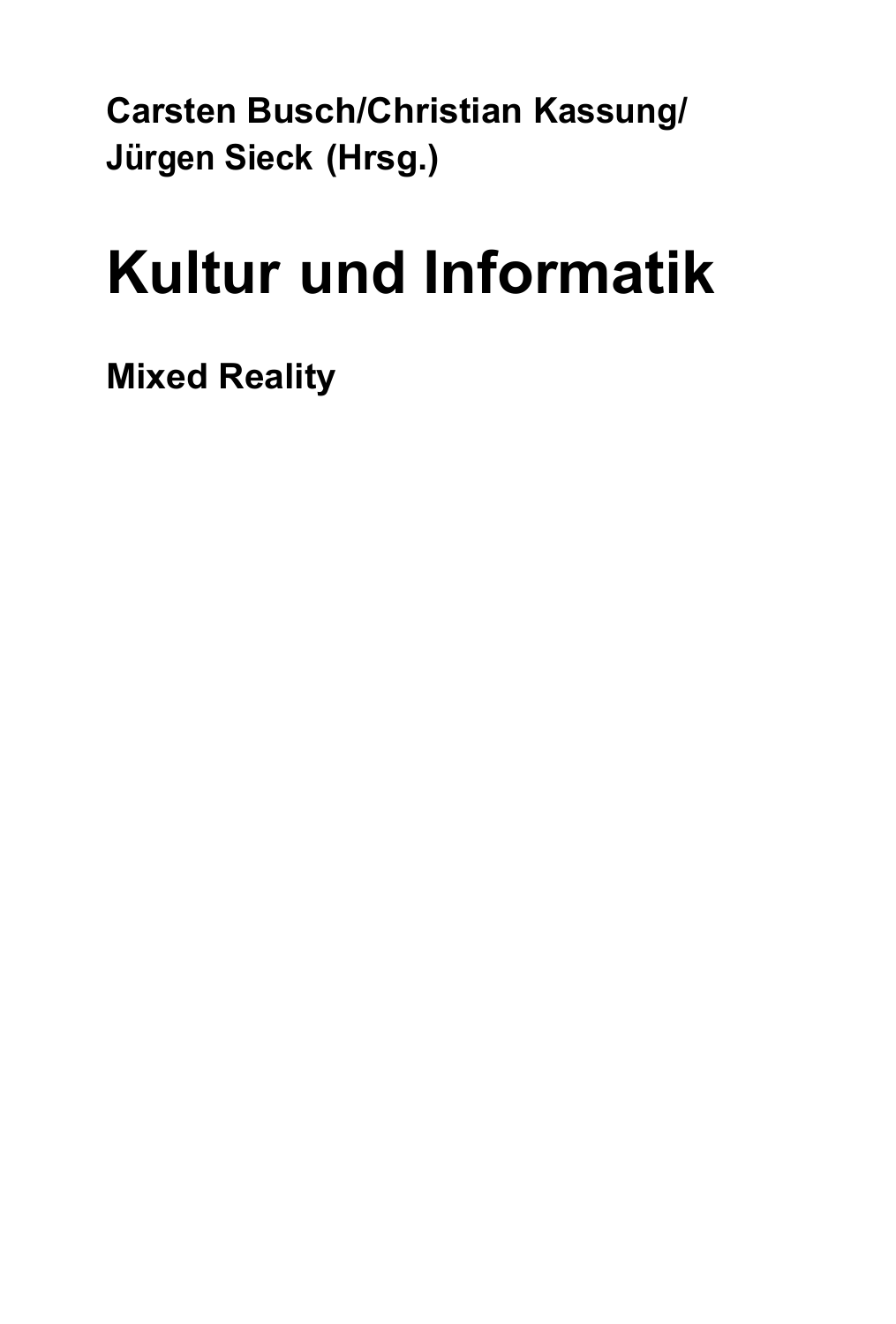## **Content**

## 9 Preface

- 13 Co-Creating Taxonomies with Indigenous Knowledge Holders in the Digital Zone *Tariq Zaman*
- 23 A Contemporary Cultural Expression of Marginalised Namibian Youth through Re-appropriated Technologies *Heike Winschiers-Theophilus, Michael Chamunorwa, Shilumbe Chivuno-Kuria, Rosetha Kays, Susanna Immonen, Hanna Stenharnmar, Daniel G. Cabrero, Hedvig Mendonca*
- 37 Movable Books As Animated Machines Creating 3D-Models of Historical Children's Books *Marius Hug*
- 45 Using the Power of the Web in Mixed Reality *Claudia Muller-Birn, Guangtao Zhang*
- 51 ColourMirror-Visitors Identifying with Museum Exhibits in a Playful Way *Zsofia Ruttkay*
- 67 Using the Hololens for Mixed Reality Exhibition Design *Robert Meyer, Martin Steinicke*
- 81 An Interactive Gameboard for Categorization and Examination of Engraved Gems for the Winckelmann Museum *Franziska Juraske, Till Oet'ler, Karina Sommermeier, Stefanie Vogel, Dominik Schumacher, Michael A. Herzog*
- 93 Researching the Behaviour of Visitors with a Game the Exhibition Game "game (+ultra)" *Thomas Lilge*
- 105 Game Co-design with and for Refugees: An Intercultural Approach *Guven t^atak, Jesse Himmelstein, Carolina Islas Sedano, Daniel K. Schneider, Nicolas Szilas, jouni Smed, Erkki Sutinen*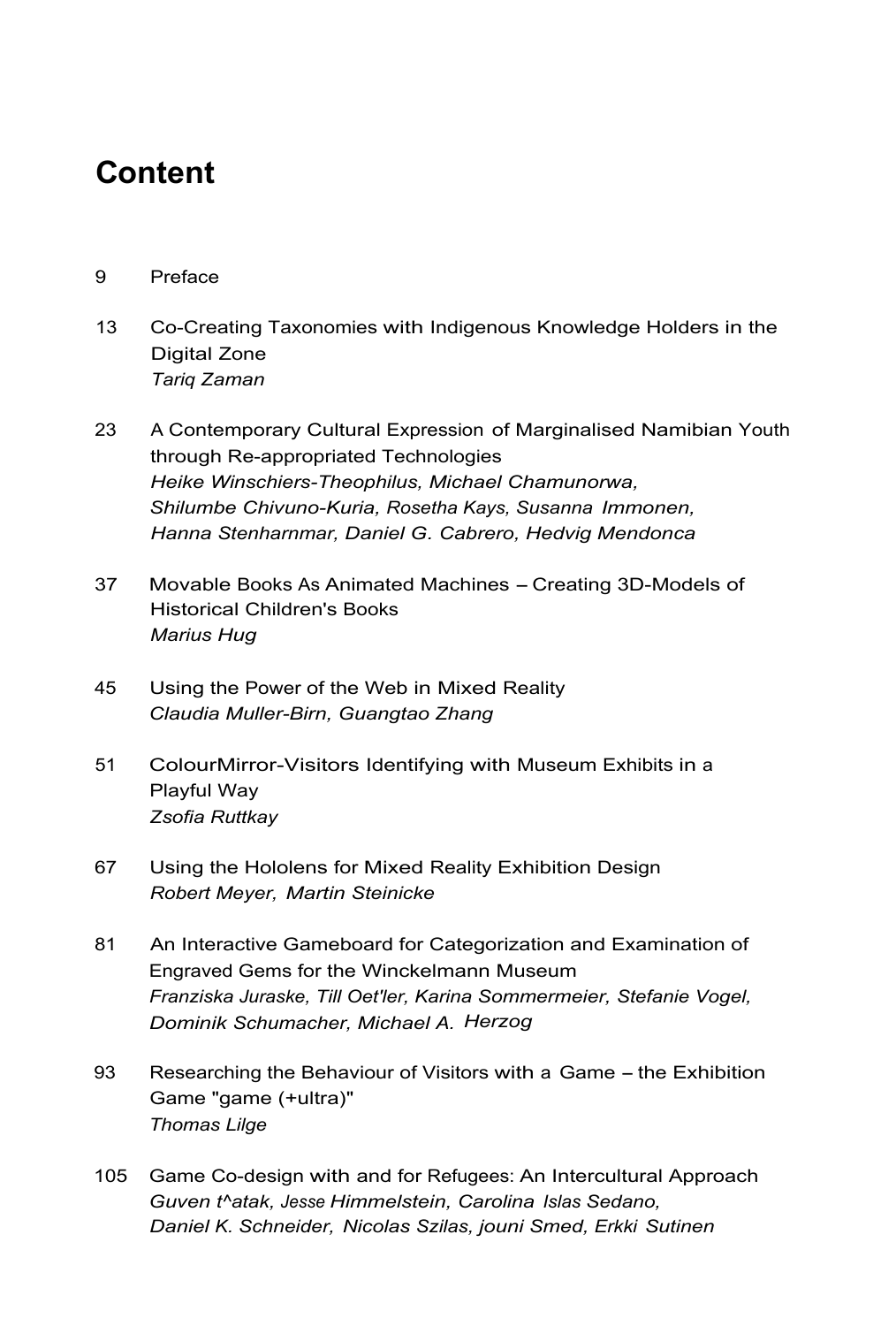- 119 Simple Baseline Models for Multimodal Question Answering in the Cultural Heritage Domain *Shurong Sheng, Marie-Francine Moens*
- 133 Disrupting Screen-Based Interaction Design Principles of Mixed Reality Displays *Moritz Queisner*
- 145 3D Modelling of Large and Narrow Indoor Spaces Using Stereo Vision Aided Inertial Navigation and Semi-Global Matching *Jurgen Wohlfeil, Denis Griefibach, Dirk Baumbach, Eugert Funk, Ines Ernst, Anko Borner*
- 153 Virtualization of the Cultural Heritage of the Solovetsky Monastery *Nikolay Borisov, Artem Smolin, Valentina Zakharkina, Pavel Tserbakov, Denis Stolyarov, Sergei Shvemberger, Elena Logdacheva, Ludmila Nikitina, Vasiliy Trushin, Arseniy Nikolaev, Oleg Volkov*
- 163 The Automatic Generation of Movie Trailers As Semantics-based Video Abstracting *Till von Wenzlawowicz, Otthein Herzog*
- 1 75 Augmented Reality to Evoke a Site at the Origin of the Information Technology Age - Case Study on the Guglielmo Marconi's Radio Station in Coltano, Pisa *Giorgio Verdiani, Carlo Gira, Andrea Pisani*
- 191 Art++ Augmenting Art with Technology *Bernd Girod*
- 193 Digital Curation Tool in the Age of Semantic Technology *ling hie, Novina Gdhlsdorf*
- 209 Enhancement of Printed Content Using Augmented Reality *lulien Letellier, Florian Pfeiffer, Jens Reinhardt, Peter Scholl, Jurgen Sieck, Michael Thiele-Maas*
- 227 Archiving Ephemeral Knowledge Hong Kong Martial Arts As a Strategy for the Documentation of Intangible Cultural Heritage *Harald Kraemer, Jeffrey Shaw: CHAO Sih Hing Sarah Kenderdine*